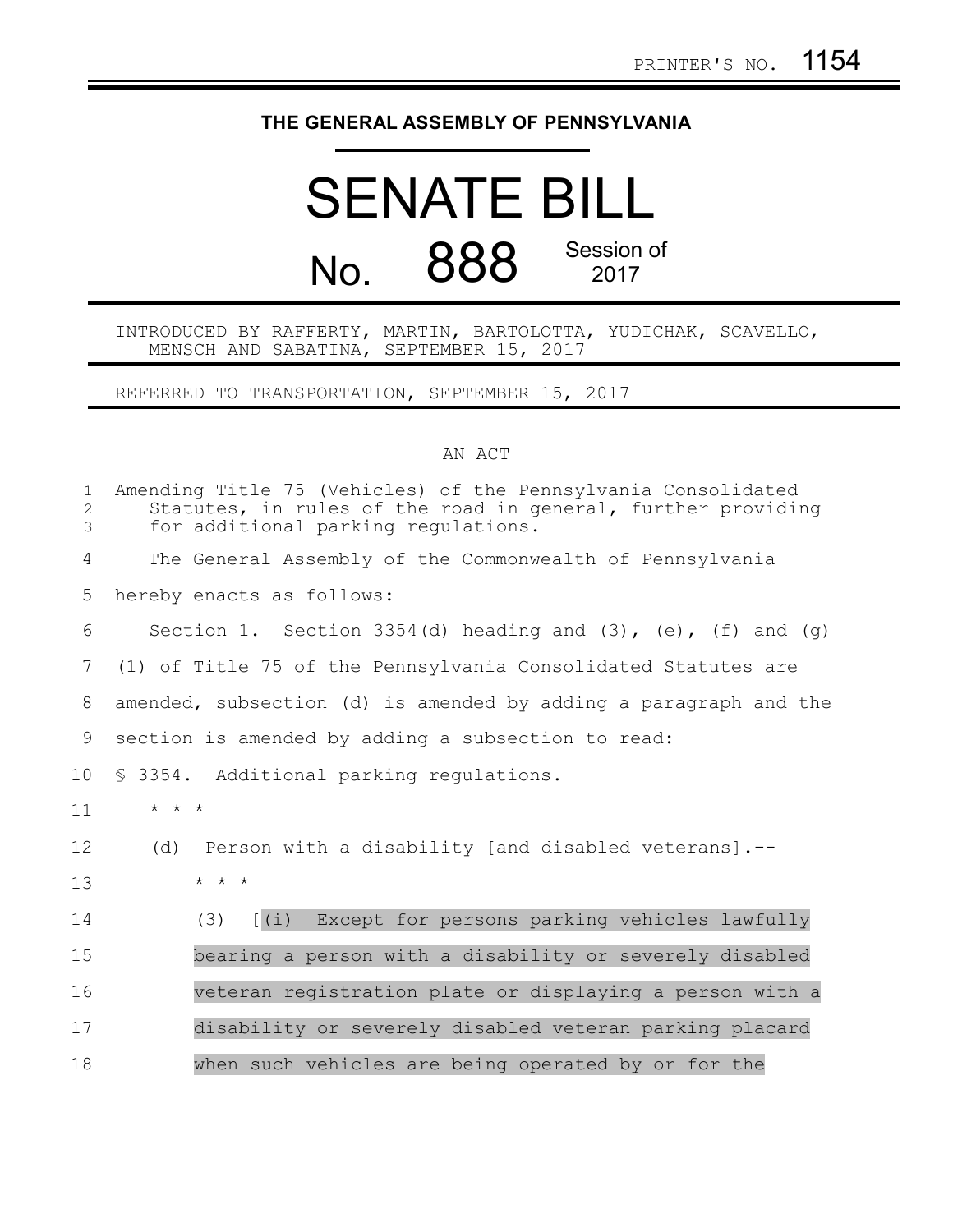transportation of a person with a disability or a severely disabled veteran, no person shall park a vehicle on public or private property reserved for a person with a disability or severely disabled veteran which property has been so posted in accordance with departmental regulations. Regulations shall require that parking spaces designated with an international symbol for access for persons with disabilities on a sign are posted with a sign stating the penalty amount indicated in subsection (f) and that vehicles in violation of the subsection may be towed and require that signs be replaced when they become either obsolete or missing with all costs to replace the necessary signs to be borne by the persons responsible for signing the particular location. The absence of a sign stating the penalty amount at parking spaces designated with an international symbol for access for persons with disabilities shall not preclude the enforcement of this subsection. A vehicle which is unlawfully parked in a designated person with a disability parking area may be removed from that area by towing and may be reclaimed by the vehicle owner upon payment of the towing costs. A vehicle may only be towed under this paragraph if the parking space is posted with a sign indicating that vehicles in violation of this section may be towed. 1 2 3 4 5 6 7 8 9 10 11 12 13 14 15 16 17 18 19 20 21 22 23 24 25

(ii) Local authorities shall have the power and may, by ordinance or resolution, authorize a person with a disability and severely disabled veterans to issue statements to violators or violating vehicles for violation of subparagraph (i). The form of the statement 26 27 28 29 30

20170SB0888PN1154 - 2 -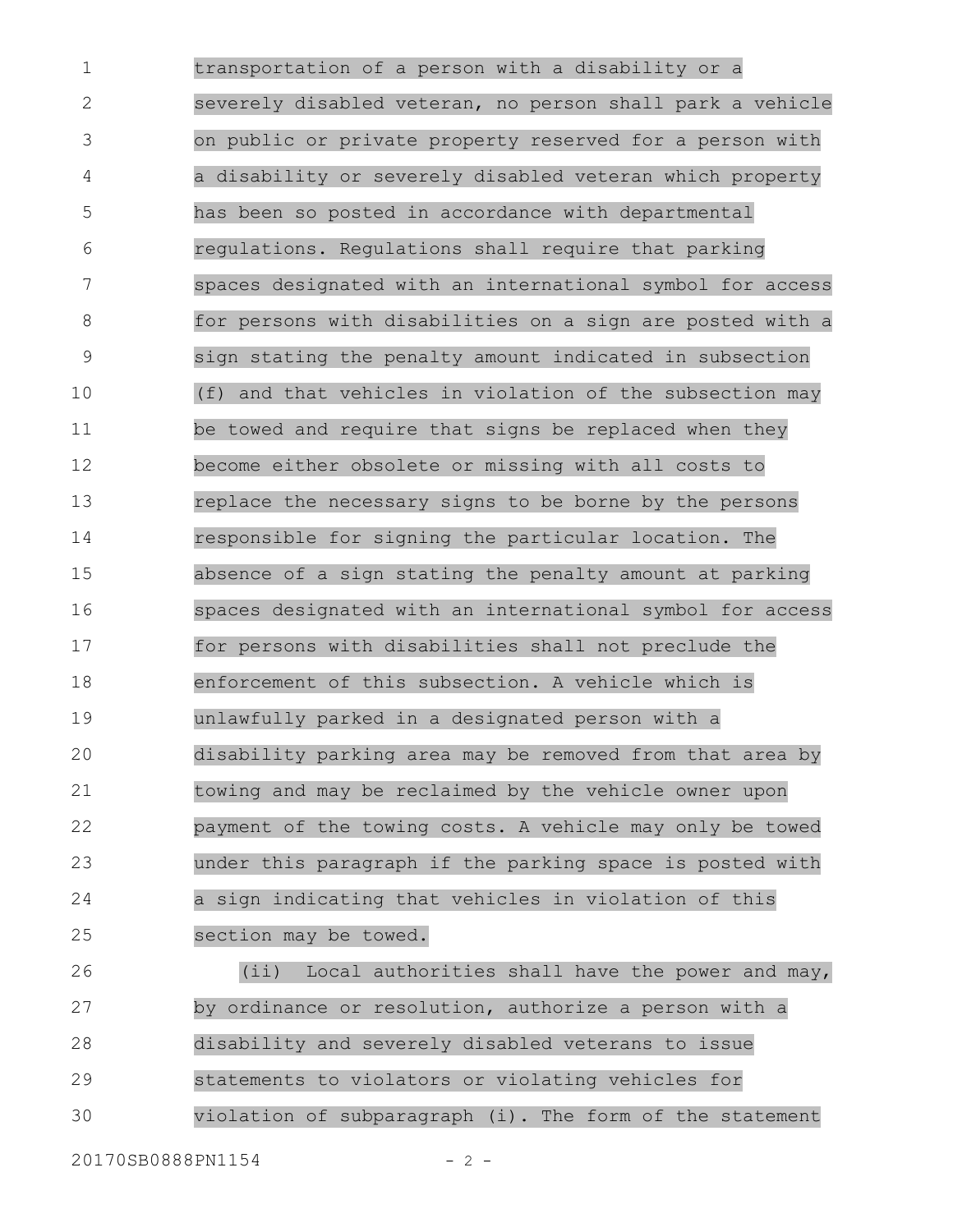| $\mathbf 1$  | shall be as prescribed by the local authorities.          |
|--------------|-----------------------------------------------------------|
| $\mathbf{2}$ | No occupancy or driveway permit may be issued<br>(iii)    |
| 3            | to a person whose property is reserved for a person with  |
| 4            | a disability or a severely disabled veteran if the        |
| 5            | property is not posted with a sign stating the penalty    |
| 6            | amount indicated in subsection (f).] The following shall  |
| 7            | apply:                                                    |
| 8            | (i) Except for a person with a disability, a person       |
| $\mathsf 9$  | may not park a vehicle on public or private property      |
| 10           | reserved for a person with a disability.                  |
| 11           | (ii) A person may not obstruct any of the following:      |
| 12           | (A) A vehicle on public or private property               |
| 13           | reserved for a person with a disability.                  |
| 14           | (B) A part of a curb ramp or the access aisle             |
| 15           | adjacent to a parking space reserved for a person         |
| 16           | with a disability.                                        |
| 17           | (iii) The owner or lessee of a parking space, curb        |
| 18           | ramp and access aisle on public or private property       |
| 19           | reserved for a person with a disability shall maintain    |
| 20           | the parking space, curb ramp and access aisle and provide |
| 21           | necessary improvements. The cost of maintenance and       |
| 22           | necessary improvements shall be paid by the owner or      |
| 23           | lessee.                                                   |
| 24           | (4) The following shall apply:                            |
| 25           | The department shall promulgate requlations<br>(i)        |
| 26           | pertaining to the signing, marking and proper use of a    |
| 27           | parking space, curb ramp and access aisle, as applicable, |
| 28           | on public or private property reserved for a person with  |
| 29           | <u>a disability.</u>                                      |
| 30           | (ii) A permit, including an occupancy or driveway         |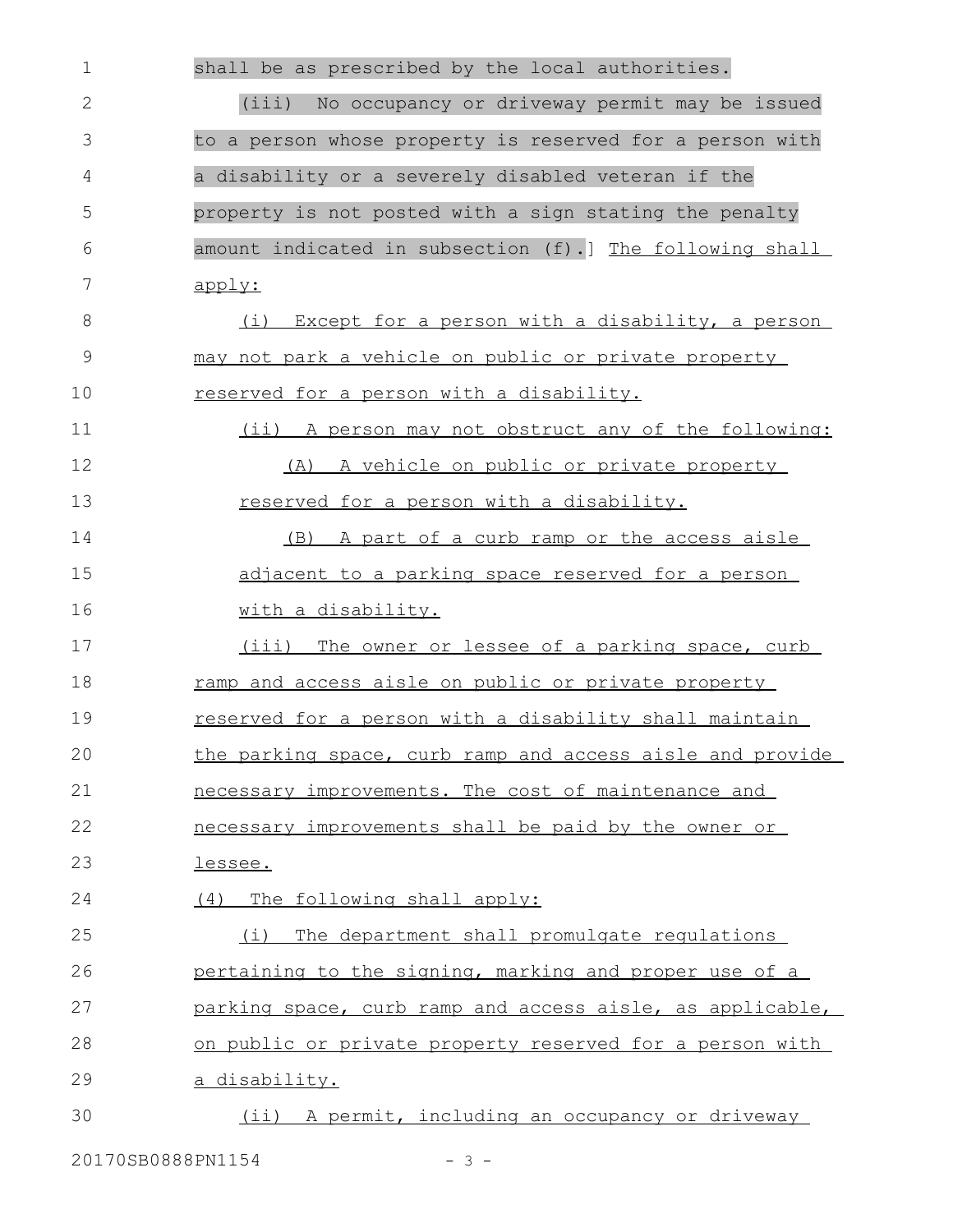permit, may not be issued that obstructs a parking space reserved for a person with a disability, unless reasonable accommodations are made for a person with a disability. (iii) A person may notify a police officer or a parking enforcement specialist for a violation under this subsection. 1 2 3 4 5 6 7

(iv) A vehicle that is parked without a required plate or placard in a space reserved for a person with a disability may be towed from the area at the direction of a police officer, a parking enforcement specialist or the owner or lessee of the space. The vehicle may be reclaimed by the vehicle owner upon payment of any penalty and towing costs. 8 9 10 11 12 13 14

(e) Unauthorized use.--[An operator of a vehicle bearing a person with a disability or severely disabled veteran plate or displaying a person with a disability or severely disabled veteran parking placard shall not make use of the parking privileges accorded to a person with a disability and severely disabled veterans under subsection (d)(3) unless the operator is a person with a disability or a severely disabled veteran or unless the vehicle is being operated for the transportation of a person with a disability or severely disabled veteran.] 15 16 17 18 19 20 21 22 23

(1) An operator of a vehicle may not make use of the parking privileges accorded to a person with a disability under subsection (d)(3) unless: 24 25 26

(i) the operator is a person with a disability; or (ii) the vehicle is being operated for the transportation of a person with a disability. 27 28 29

(2) A person may not fraudulently create and display a 30

20170SB0888PN1154 - 4 -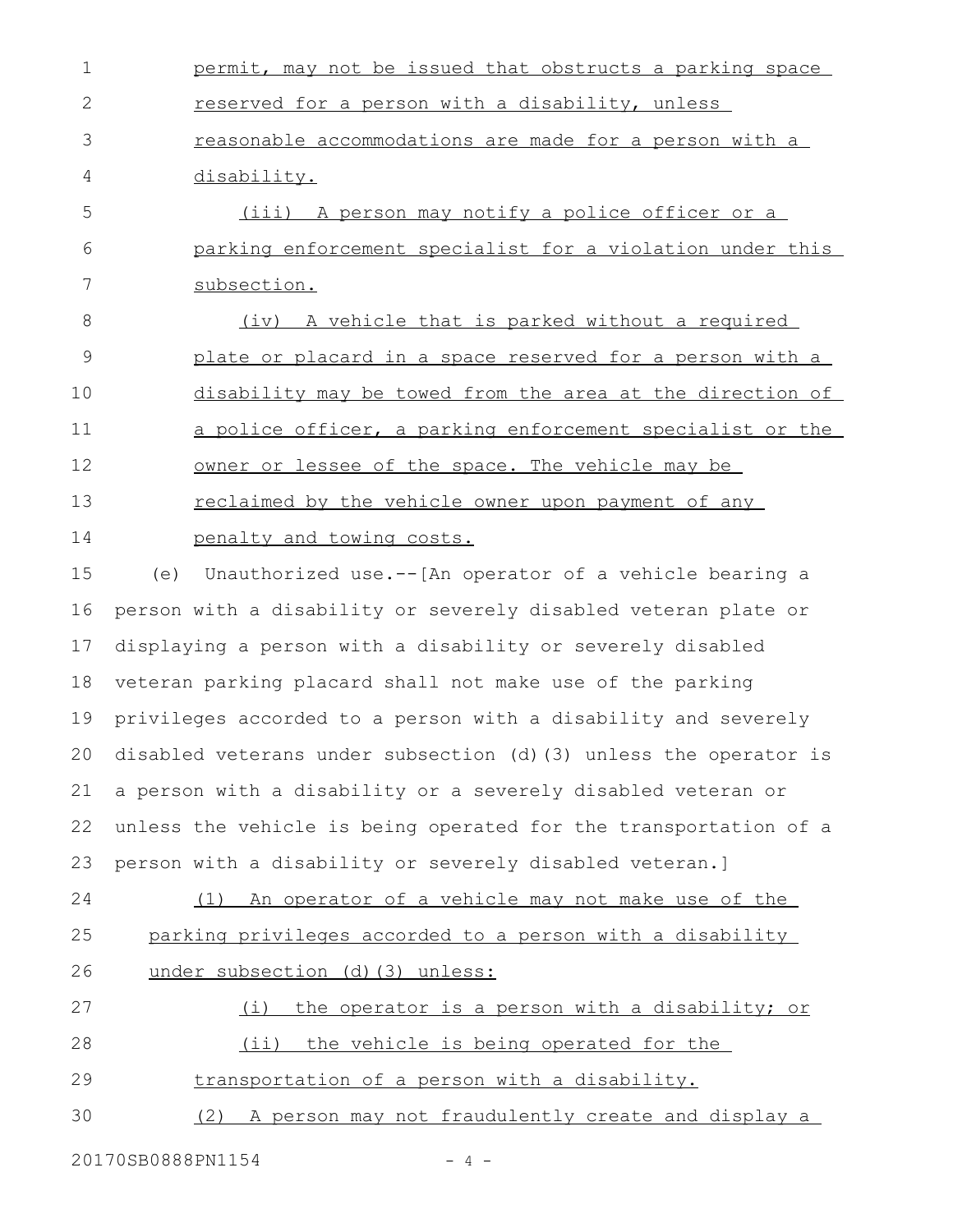- plate or placard if the operator of the vehicle did not 1
- legally obtain the plate or placard from the department or 2
- the department's authorized agents. 3
- (3) A police officer or a parking enforcement specialist may validate, with the assistance of the department, the issuance of a plate or placard from an operator of a vehicle bearing a plate or placard if the police officer or parking enforcement specialist suspects a violation of this subsection. Failure to comply with the validation may result in the police officer or a parking enforcement specialist seizing the plate or placard. (4) A police officer or parking enforcement specialist may issue a citation for a violation of subsection (a), (b) or (d). \* \* \* 4 5 6 7 8 9 10 11 12 13 14 15

(f) Penalty.--A person violating subsection (a), (b) or (d) (1) is guilty of a summary offense and shall, upon conviction, be sentenced to pay a fine of not more than \$15. A person violating subsection (d)(2) or (3) or (e) is guilty of a summary offense and shall, upon conviction, be sentenced to pay a fine of not less than \$50 nor more than [\$200] \$500. If a person is convicted under subsection (d)(2) or (3) in the absence of a sign stating the penalty amount, the fine imposed may not exceed [\$50] \$100. 16 17 18 19 20 21 22 23 24

25

(g) Special penalty; disposition.--

(1) In addition to any other penalty imposed under this section, a person who is convicted of violating subsection (d)(2) or (3)  $or$  (e)(2) shall be sentenced to pay a fine of [\$50] \$100. 26 27 28 29

30

20170SB0888PN1154 - 5 -

\* \* \*